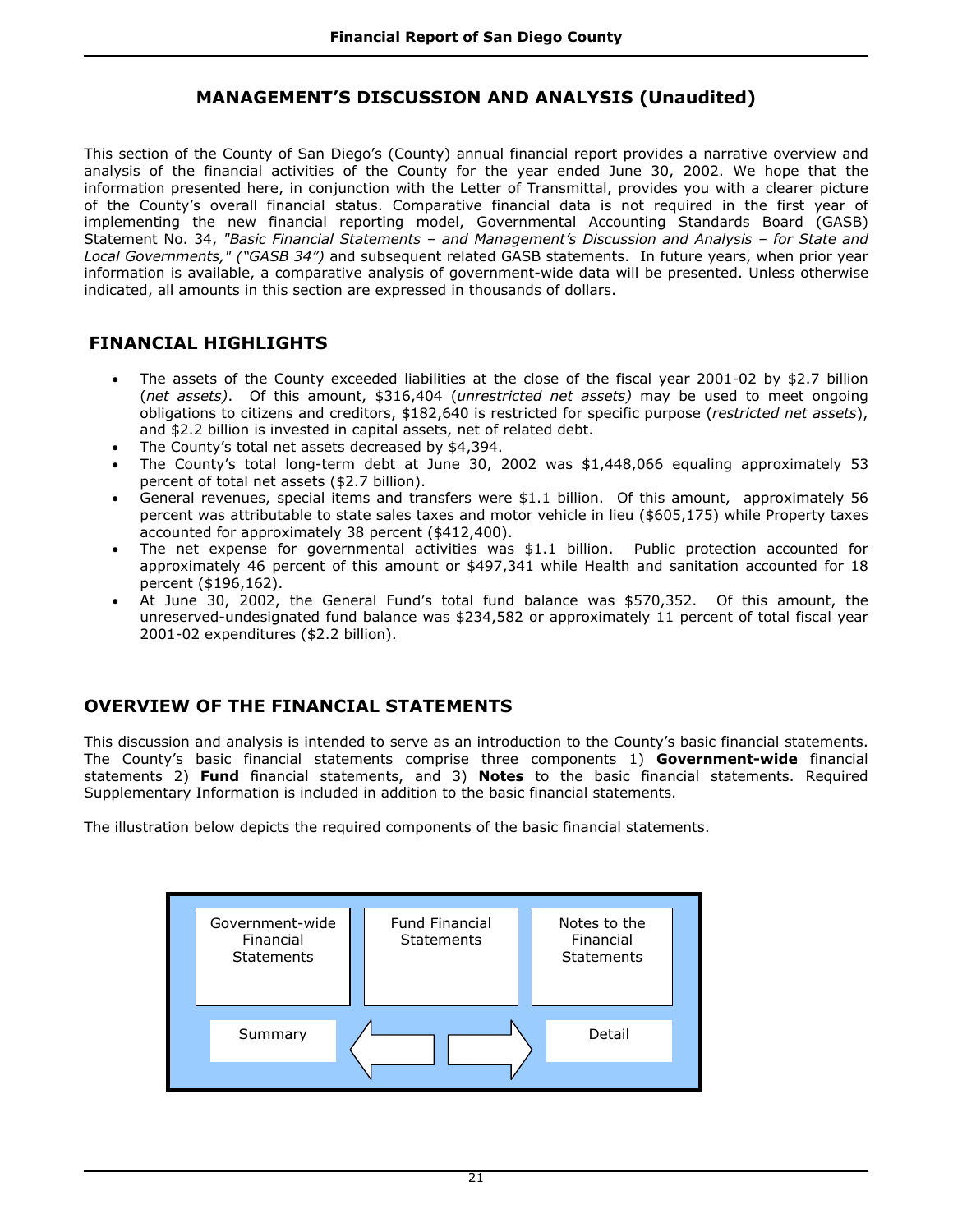**Government-wide Financial Statements** are designed to provide readers with a broad overview of County finances, in a manner similar to a private-sector business.

The *statement of net assets* presents information on all County assets and liabilities, with the difference between the two reported as *net assets.* Over time, increases or decreases in net assets may serve as a useful indicator of whether the financial position of the County is improving or deteriorating.

The *statement of activities* presents information showing how net assets changed during the most recent fiscal year. All changes in net assets are reported as soon as the underlying event giving rise to the change occurs, *regardless of the timing of related cash flows.* Thus, revenue and expenses are reported in this statement for some items that will result in cash flows in future fiscal periods (e.g., uncollected taxes and earned but unused vacation leave).

Both of these government-wide financial statements distinguish functions of the County that are principally supported by taxes and intergovernmental revenues (*governmental activities)* from other functions that are intended to recover all or a significant portion of their costs through user fees and charges (*business-type activities).* The governmental activities of the County include general government, public protection, public ways and facilities, health and sanitation, public assistance, education, and recreational and cultural. The business-type activities of the County include airport operations, transit services, liquid waste and sanitation districts.

**Fund Financial Statements** are groupings of related accounts that are used to maintain control over resources that have been segregated for specific activities or objectives. The County, like other state and local governments, uses fund accounting to ensure and demonstrate finance-related legal compliance. All of the funds of the County can be divided into three categories: *governmental funds, proprietary funds* and *fiduciary funds*.

*Governmental funds* are used to account for essentially the same functions reported as *governmental activities* in the government-wide financial statements. However, unlike the government-wide financial statements, governmental funds financial statements focus on *near-term inflows* and *outflows of spendable resources,* as well as on *balances of spendable resources* available at the end of the fiscal year. Such information may be useful in evaluating a county's near-term financing requirements.

Because the focus of governmental funds is narrower than that of the government-wide financial statements, it is useful to compare the information presented for *governmental funds* with similar information presented for *governmental activities* in the government-wide financial statements. By doing so, readers may better understand the long-term impact of the government's near-term financing decisions. Both the governmental funds balance sheet and the governmental funds statement of revenues, expenditures and changes in fund balances provide a reconciliation to facilitate this comparison between *governmental funds* and *governmental activities.* 

The County maintains 28 individual governmental funds. Information is presented separately in the governmental funds balance sheet and in the governmental funds statement of revenues, expenditures and changes in fund balances for the General Fund, the Tobacco Securitization Special Revenue Fund, and the Tobacco Securitization Corporation Debt Service Fund, all of which are considered to be major funds. Data from the other governmental funds are combined into a single, aggregated presentation. Individual fund data for each of these nonmajor governmental funds is provided in the Supplementary Information section in this report.

*Proprietary funds* are maintained two ways. *Enterprise funds* are used to report the same functions presented as *business-type activities* in the government-wide financial statements. The County uses enterprise funds to account for the Airport, Transit, Liquid Waste and Sanitation Districts. *Internal service funds* are an accounting device used to accumulate and allocate costs internally among the County's various functions.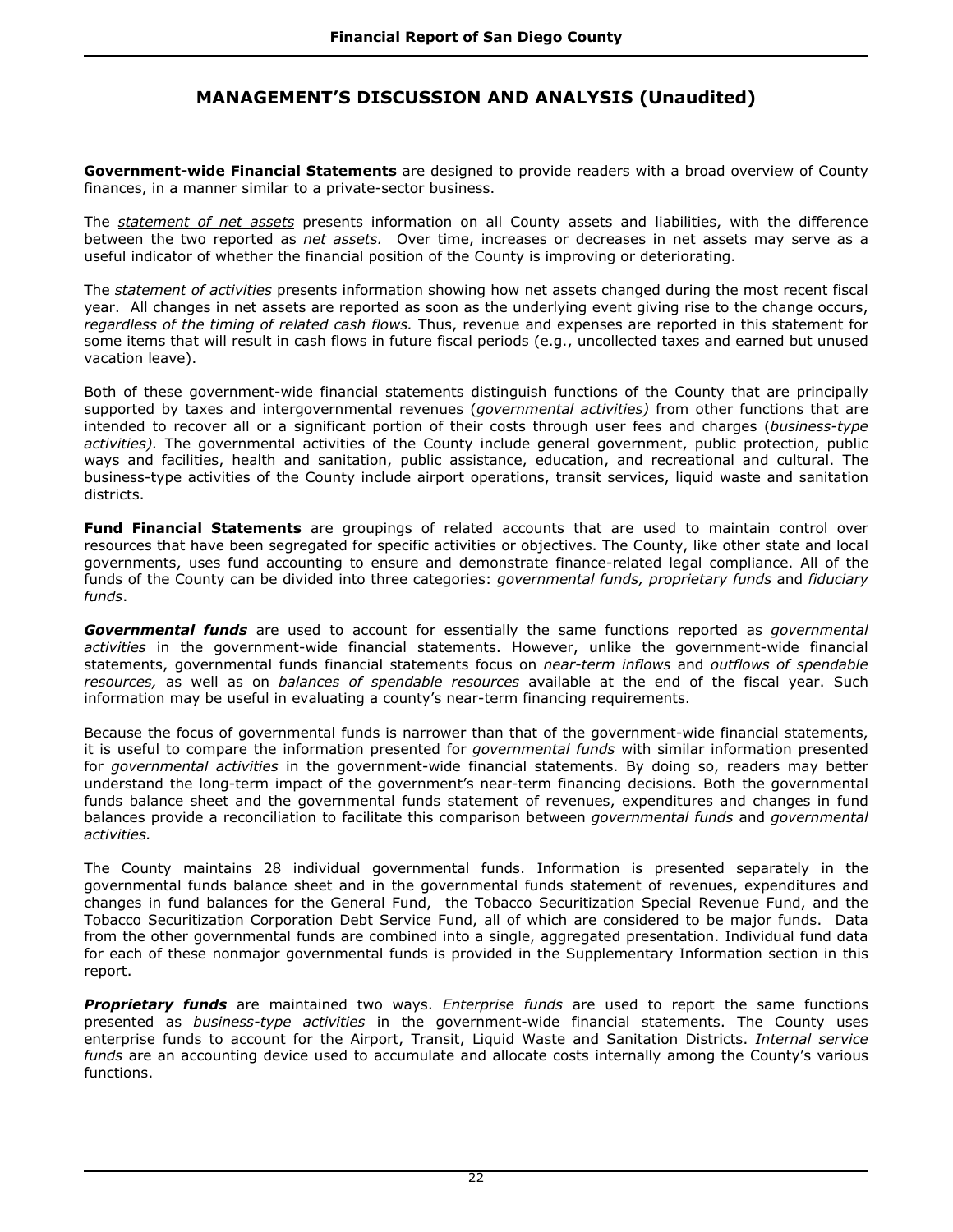Internal Service Funds are used to account for the financing of public works and communications equipment; the financing of materials and supplies (purchasing); for start up services for new and existing county service districts; for the County's uninsured risk management activities; the financing of fleet services; for General Services mail, printing and record storage services; for facilities management activities; for the financing of information technology services; and for the financing of clothing and personal sundry items for persons institutionalized at various county facilities. Because these services predominantly benefit governmental rather than business-type functions, they have been included within *governmental activities* in the government-wide financial statements.

Proprietary funds provide the same type of information as the government-wide financial statements, only in more detail. The Airport, Liquid Waste, Transit, and Sanitation Districts are considered to be major funds of the County. The County's nine internal service funds are combined into a single, aggregated presentation in the proprietary funds financial statements. Individual fund data for the internal service funds is provided in the form of *combining statements* elsewhere in this report.

*Fiduciary funds* are used to account for resources held for the benefit of parties outside the government. Fiduciary funds are not reflected in the government-wide financial statements because the resources of those funds are not available to support the County's own programs. The accounting used for fiduciary funds is much like that used for proprietary funds.

**Notes to the Basic Financial Statements** provide additional information that is essential to a full understanding of the data provided in the government-wide and fund financial statements.

**Required Supplementary Information** is presented concerning the County General Fund budgetary schedule, and SDCERA pension schedules. The County adopts an annual appropriated budget for its General Fund. A budgetary comparison schedule has been provided for the General Fund to demonstrate compliance with this budget. In addition, a budgetary comparison schedule has been provided for the Tobacco Securitization special revenue fund for it was determined to be a major governmental fund. The SDCERA pension schedules have been provided to present SDCERA's progress in funding its obligation to provide pension benefits to County employees. Required supplementary information can be found on pages 81, 89-90 of this report.

The combining and individual fund statements and schedules referred to earlier provide information for nonmajor governmental funds, enterprise and internal service funds and are presented immediately following the required supplementary information.

## **GOVERNMENT-WIDE FINANCIAL ANALYSIS**

As stated above, this is the first year that the County has presented its financial statements under the new reporting model required by the Governmental Accounting Standards Board Statement No. 34 (GASB 34), *Basic Financial Statements – and Management's Discussion and Analysis (MD&A) – for State and Local Governments.* This reporting model changes significantly both the recording and presentation of financial data; therefore the County has not restated prior fiscal years for the purposes of providing comparative information for the MD&A. In future years when prior-year information is available a comparative analysis of government-wide data will be included in this report.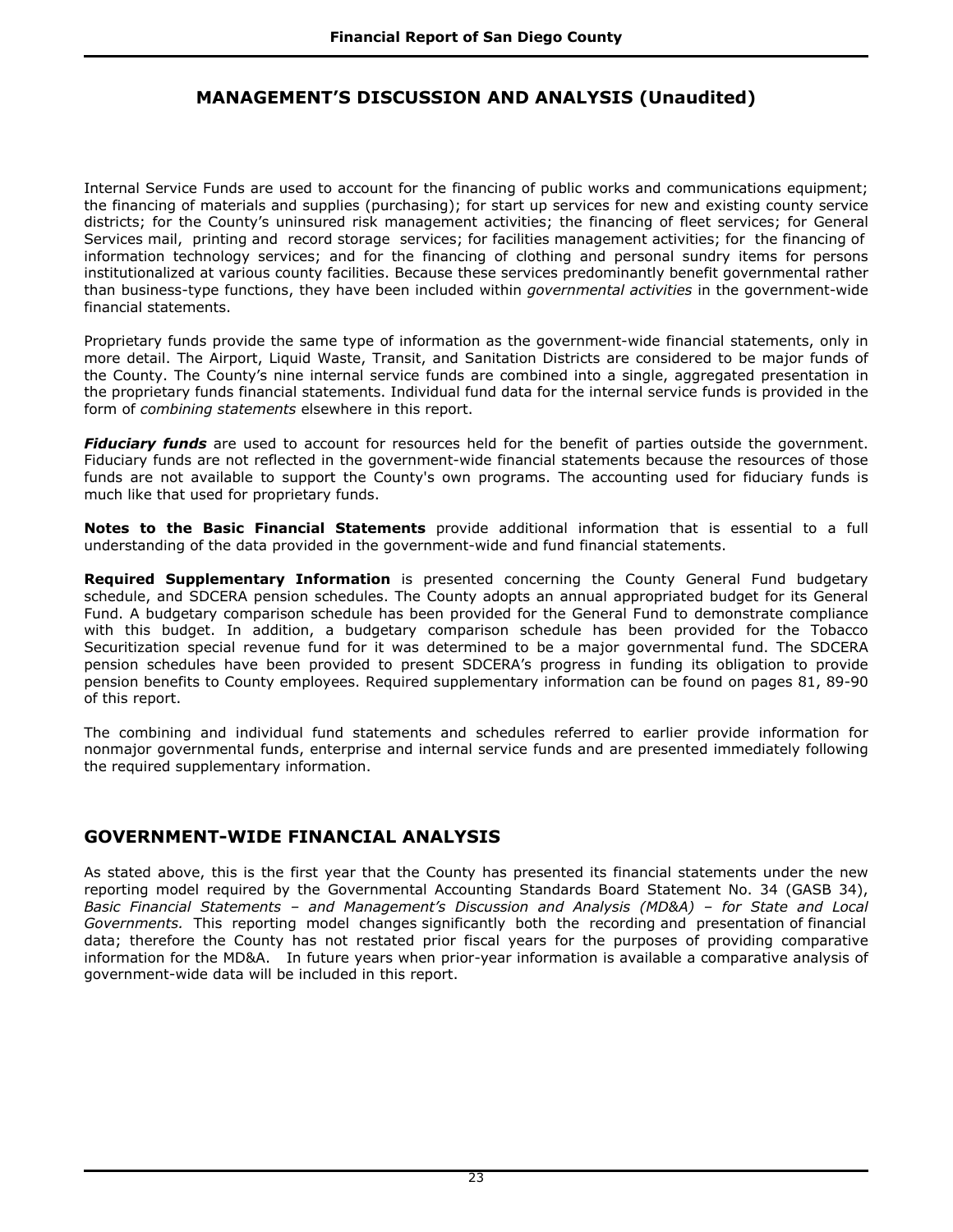#### **Net Assets**  June 30, 2002 (In Thousands)

|                                   | Governmental<br><b>Activities</b> |           | <b>Business-type</b><br>Activities | Total     |
|-----------------------------------|-----------------------------------|-----------|------------------------------------|-----------|
| Assets:                           |                                   |           |                                    |           |
| Current and other assets          | \$                                | 1,656,805 | 84,625                             | 1,741,430 |
| Capital assets                    |                                   | 2,618,279 | 66,371                             | 2,684,650 |
| <b>Total assets</b>               |                                   | 4,275,084 | 150,996                            | 4,426,080 |
| Liabilities:                      |                                   |           |                                    |           |
| Long-term liabilities outstanding |                                   | 1,448,066 | 477                                | 1,448,543 |
| Other liabilities                 |                                   | 226,728   | 5,847                              | 232,575   |
| <b>Total liabilities</b>          |                                   | 1,674,794 | 6,324                              | 1,681,118 |
| Net assets:                       |                                   |           |                                    |           |
| Invested in capital assets,       |                                   |           |                                    |           |
| Net of related debt               |                                   | 2,178,892 | 66,026                             | 2,244,918 |
| Restricted                        |                                   | 148,489   | 34,151                             | 182,640   |
| Unrestricted                      |                                   | 271,909   | 44,495                             | 316,404   |
| Total net assets                  | \$                                | 2,599,290 | 144,672                            | 2,743,962 |

### **Analysis of Net Assets**

Net assets may serve over time as a useful indicator of a government's financial position. In the case of the County, assets exceeded liabilities by \$2.7 billion at the close of fiscal year 2001-02. At the end of fiscal year 2001-02, the County had positive balances in all three categories of net assets.

The largest portion of the County's net assets (82 percent) reflects its investment of \$2.2 billion in capital assets (e.g. land, infrastructure, buildings, and equipment), less any related outstanding debt used to acquire those assets. The County uses these capital assets to provide services to citizens; consequently, these assets are not available for future spending.

Although the County's investment in its capital assets is reported net of related debt, it should be noted that the resources needed to repay this debt must be provided from other sources, since the capital assets themselves cannot be liquidated for these liabilities.

An additional portion of the County's net assets represents unrestricted net assets of \$316,404 (12 percent) that may be used to meet the government's ongoing obligations to citizens and creditors.

The remaining portion of the County's net assets, \$182,640 (7 percent) represents resources that are subject to external restrictions on how they may be used. External restrictions include those imposed by grantors, contributors, laws/regulations of other governments, or restrictions imposed by law through constitutional provisions or legislation, including those passed by the County itself.

### **Analysis of Changes in Net Assets**

The County's net assets decreased by \$4,394 during the current fiscal year.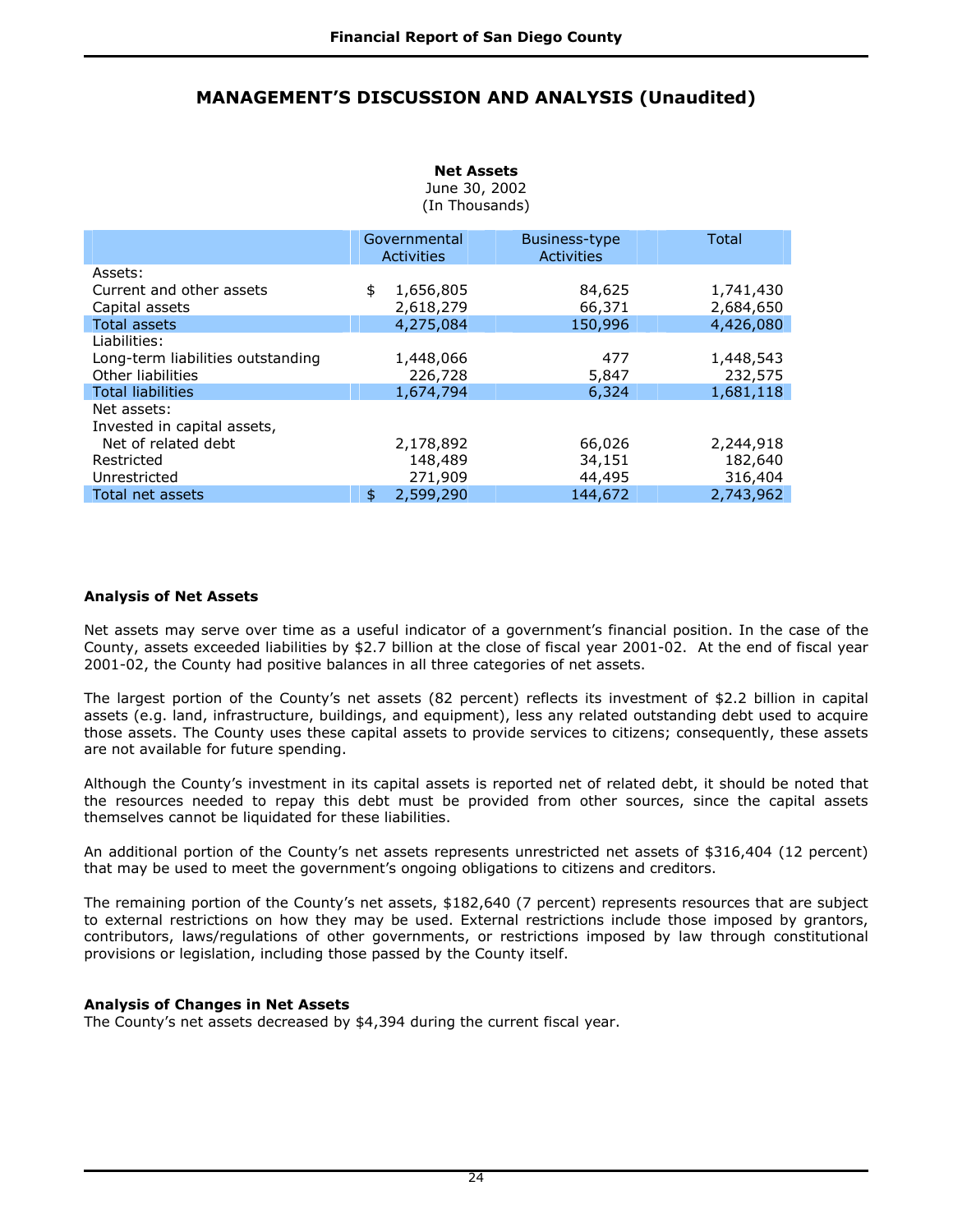# **Changes in Net Assets**

June 30, 2002

(In Thousands)

|                                           | Governmental<br><b>Activities</b> | Business-type<br><b>Activities</b> | <b>Total</b> |
|-------------------------------------------|-----------------------------------|------------------------------------|--------------|
| Revenues                                  |                                   |                                    |              |
| Program revenues:                         |                                   |                                    |              |
| Charges for services                      | \$<br>380,996                     | 42,345                             | 423,341      |
| Operating grants and contributions        | 1,168,086                         | 5,763                              | 1,173,849    |
| Capital grants and contributions          | 30,128                            | 501                                | 30,629       |
| General revenues:                         |                                   |                                    |              |
| Property taxes                            | 412,400                           |                                    | 412,400      |
| Interest                                  | 38,166                            | 2,694                              | 40,860       |
| State sales tax and motor vehicle in lieu | 605,175                           |                                    | 605,175      |
| Other                                     | 5,011                             |                                    | 5,011        |
| <b>Total Revenues</b>                     | 2,639,962                         | 51,303                             | 2,691,265    |
| Expenses:                                 |                                   |                                    |              |
| General government                        | 170,908                           |                                    | 170,908      |
| Public protection                         | 823,520                           |                                    | 823,520      |
| Public ways and facilities                | 168,202                           |                                    | 168,202      |
| Health and sanitation                     | 547,200                           |                                    | 547,200      |
| Public assistance                         | 825,028                           |                                    | 825,028      |
| Education                                 | 24,119                            |                                    | 24,119       |
| Recreational and cultural                 | 18,021                            |                                    | 18,021       |
| Interest on long-term debt                | 68,771                            |                                    | 68,771       |
| Airports                                  |                                   | 7,973                              | 7,973        |
| Liquid Waste                              |                                   | 3,808                              | 3,808        |
| Transit                                   |                                   | 17,085                             | 17,085       |
| Sanitation                                |                                   | 15,306                             | 15,306       |
| <b>Total expenses</b>                     | 2,645,769                         | 44,172                             | 2,689,941    |
| Excess (deficiency) before special        |                                   |                                    |              |
| item, extraordinary item and              |                                   |                                    |              |
| transfers                                 | (5,807)                           | 7,131                              | 1,324        |
| Special item: gain on sale of properties  | 1,054                             | (5, 145)                           | (4,091)      |
| Transfers                                 | 359                               | (359)                              |              |
| Increase in net assets                    | (4, 394)                          | 1,627                              | (2,767)      |
| Net assets at beginning of year           | 2,603,684                         | 143,045                            | 2,746,729    |
| Net assets at end of year                 | \$<br>2,599,290                   | 144,672                            | 2,743,962    |

### **Governmental activities**

Governmental activities decreased the County's net assets by \$5,807. This decrease was due to the inclusion of depreciation for infrastructure assets as required by GASB 34.

### Revenue

The County's governmental activities rely on several sources of revenue to finance ongoing operations. Operating Grants and Contributions comprised the largest revenue source for the County followed by Charges for Services. Operating Grants and Contributions are monies received from parties outside the County and are generally restricted to one or more specific programs. Examples of Operating Grants and Contributions include State and Federal revenue for public assistance programs and for health and sanitation programs. Charges for Services are revenues that arise from charges to customers or applicants who purchase, use, or directly benefit from the goods, services, or privileges provided. Examples of the types of services that fall under this category include planning and engineering services, park and recreation fees, and law enforcement services provided to governmental agencies under contract. At the end of FY 2001-02, total revenue for the governmental activities including transfers from the business-type activities was approximately \$2.6 billion.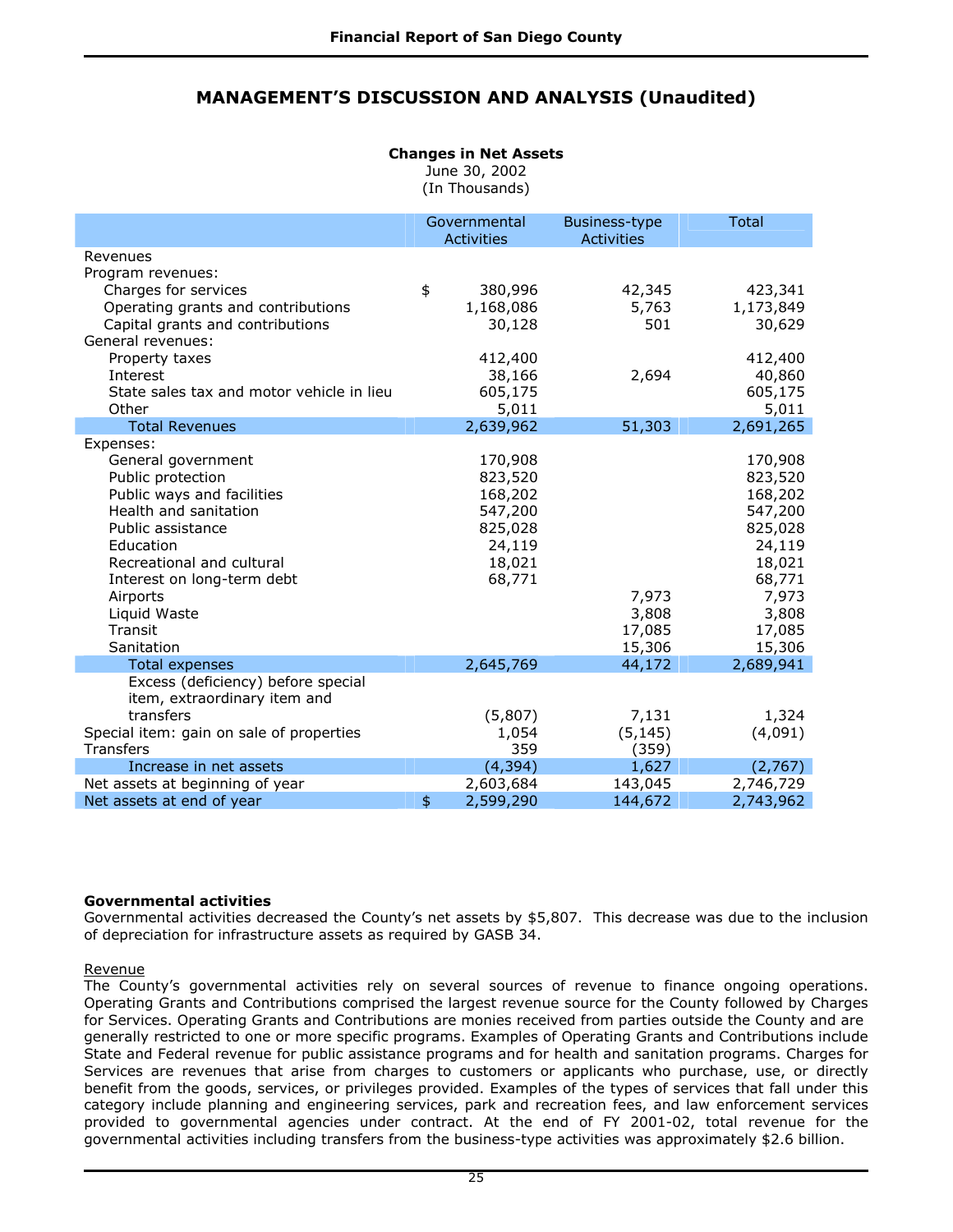Other factors concerning the finances of the County's major governmental funds are discussed in the Governmental Funds section of the "Financial Analysis of the County's Funds."

#### **Expenses**

Total expenses for governmental activities were \$2.6 billion. The majority of these expenses were spent for Public Assistance and Public Protection. Of the total expenses, approximately \$1 billion, or 40 percent, were ultimately financed by taxes.

### **Business-type Activities**

Business-type activities increased the County's net assets by \$1,627.

#### Revenue

The County has four business-type activities: Airport, Liquid Waste, Transit and Sanitation. At June 30, 2002, the total revenues for the business-type activities were \$51,303. In keeping with the intent of recovering all or a significant portion of their costs through user fees and charges, business-type activities reported Charges for Services as their largest source of revenue. Operating Grants and Contributions as well as Capital Grants and Contributions were the other program revenue sources for the business-type activities.

#### Expenses

At the end of fiscal year 2001-02, the business-type activities reported total expenses including transfers to the governmental activities of \$44,531. The program revenues (Charges for services, Operating grants and contributions, and Capital grants and contributions) financed all the expenses recorded for the business-type activities.

Other factors concerning the finances of the County's enterprise funds are discussed in the Proprietary Funds section of the "Financial Analysis of the County's Funds."

# **FINANCIAL ANALYSIS OF THE COUNTY'S FUNDS**

The County uses fund accounting to ensure and demonstrate compliance with finance-related legal requirements.

### **Governmental Funds**

The focus of the County's governmental funds is to provide information on near-term inflows, outflows, and balances of resources that are available for spending. Such information is useful in assessing the County's financing requirements. In particular, unreserved fund balance may serve as a useful measure of a government's net resources available for spending at the end of the fiscal year. Types of Major Governmental Funds reported by the County include the General Fund, Tobacco Securitization Special Revenue Fund and Tobacco Securitization Corporation Debt Service Fund. Nonmajor Governmental Funds include Special Revenue Funds, Debt Service Funds, and Capital Project Funds.

As of the end of the current fiscal year, the County's governmental funds reported combined ending fund balances of \$1.3 billion, an increase of \$310,075 in comparison with the prior year. Approximately \$855,138 of this total amount constitutes unreserved fund balance, which is available for spending at the County's discretion. The remainder of fund balance is reserved to indicate that it is not available for new spending because it has already been committed, (1) to liquidate existing contracts and purchase orders (\$160,525), (2) for Inactive Landfill Maintenance (\$97,903), (3) to pay debt service (\$27,921), and (4) for a variety of other purposes (\$180,552).

### GENERAL FUND

The General Fund is the chief operating fund of the County. At the end of the current fiscal year, the unreserved fund balance of the General Fund was \$355,155, while total fund balance was \$570,352, a decrease of \$47,932 from fiscal year 2000-01. As a measure of the General Fund's liquidity, it may be useful to compare both unreserved fund balance and total fund balance to total fund expenditures. Unreserved fund balance represents 16 percent of total General Fund expenditures of \$2.2 billion, while total fund balance represents 25 percent of that same amount.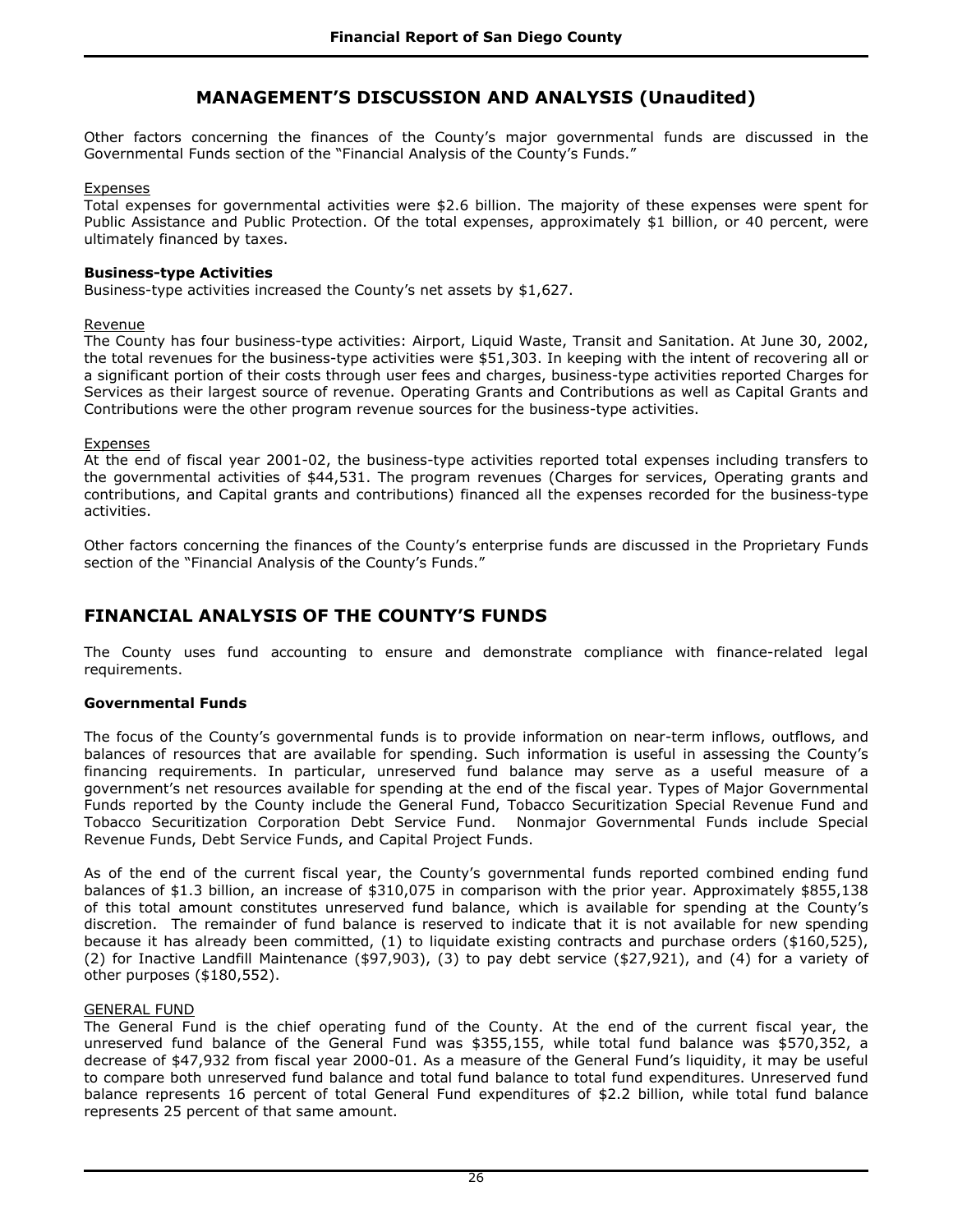The following are examples of the factors that contributed to the change in fund balance for the General Fund in fiscal year 2001-02:

### Revenue:

#### Licenses Permits & Franchises

This increase is due to an additional \$2.5 million in Franchise fees from Sempra Energy Company in calendar year 2001 recorded in fiscal year 2001-02. Additionally, the Licenses, Permits & Franchises increase is attributed to fee increases and the addition of 42 new fees approved by the Board of Supervisors in the Environmental Health department.

#### Revenue and Use of Money

This decrease is the result of a decrease in interest earnings. The interest earnings rate in fiscal year 2000-01 averaged 6.34 percent and the fiscal year 2001-02 average dropped to 3.78 percent. Another contributing factor to this General Fund interest decrease was the reduction in the Tax and Revenue Anticipation Note Program (TRANS) borrowing in fiscal year 2001-02 (\$150 million) compared to what was borrowed in fiscal year 2000-01 (\$175 million). This resulted in less cash on hand to earn interest.

#### Intergovernmental Revenue

A primary contributor to the overall decrease in Intergovernmental Revenue was the operational change brought on by the implementation of GASB 33 and 34 statements. In fiscal year 2000-01, Realignment, Proposition 172 and other funding activity was either recorded in Trust funds and revenue was moved to the General Fund in various accounts as expenditures were incurred in the General Fund; or, it was recorded directly in the General Fund (Vehicle License Fee Realignment funding). Beginning in fiscal year 2001-02, Realignment, Proposition 172 and other funding activity was budgeted in Special Revenue Funds and revenues were transferred via "transfers" to the General Fund, causing transfers in to increase while revenues decreased.

#### Miscellaneous Revenues

In fiscal year 2001-02, the County began recognizing external contributions for capital projects resulting in a \$3.5 million increase in Miscellaneous Revenues. The County also received \$2.2 million of one-time revenue from the Federal Government Southwest Board Assistance Program in fiscal year 2001-02. Finally, Miscellaneous Revenue also increased by \$4.3 million in fiscal year 2001-02 due to traffic fine revenue (Senate Bill 12 and 612 Maddy funds).

#### Other Financing Sources

Other Financing Sources increased as a result of transfers in for Realignment (\$248.5 million), Proposition 172 (\$185.8 million), and Tobacco Securitization (\$27.2 million).

### Expenditures:

#### Public Protection

The increase in Public Protection is due to increases in the Sheriff's Department, Probation, District Attorney, and Child Support Services in fiscal year 2001-02 compared to fiscal year 2000-01.

#### Sheriff

In the Sheriff's Department, the majority of the salary and benefit changes were due to negotiated salary and benefit increases and safety members' retirement costs paid by the County. Staff increases resulted in increased costs of just over \$5 million. Services and supplies increases were in several areas. The increase in vehicles was due to all vehicles having to be in an Internal Service Fund. The majority of Services and Supplies increase was carried over from fiscal year 2000-01 - rebudgeted Major Maintenance (\$5.2 million) and Jail Information Management System (\$4.5 million) and the Sheriff's Integrated Records Management System (\$1.7 million).

#### Probation Department

In the Probation Department, the salary increases are due to additional staff associated with the programs implemented by Crime Prevention Act of 2000 (Assembly Bill 1913 or AB1913), and the Substance Abuse Prevention Trust Fund (Proposition 36). Also, retirement costs increased by \$700,000. Services and supplies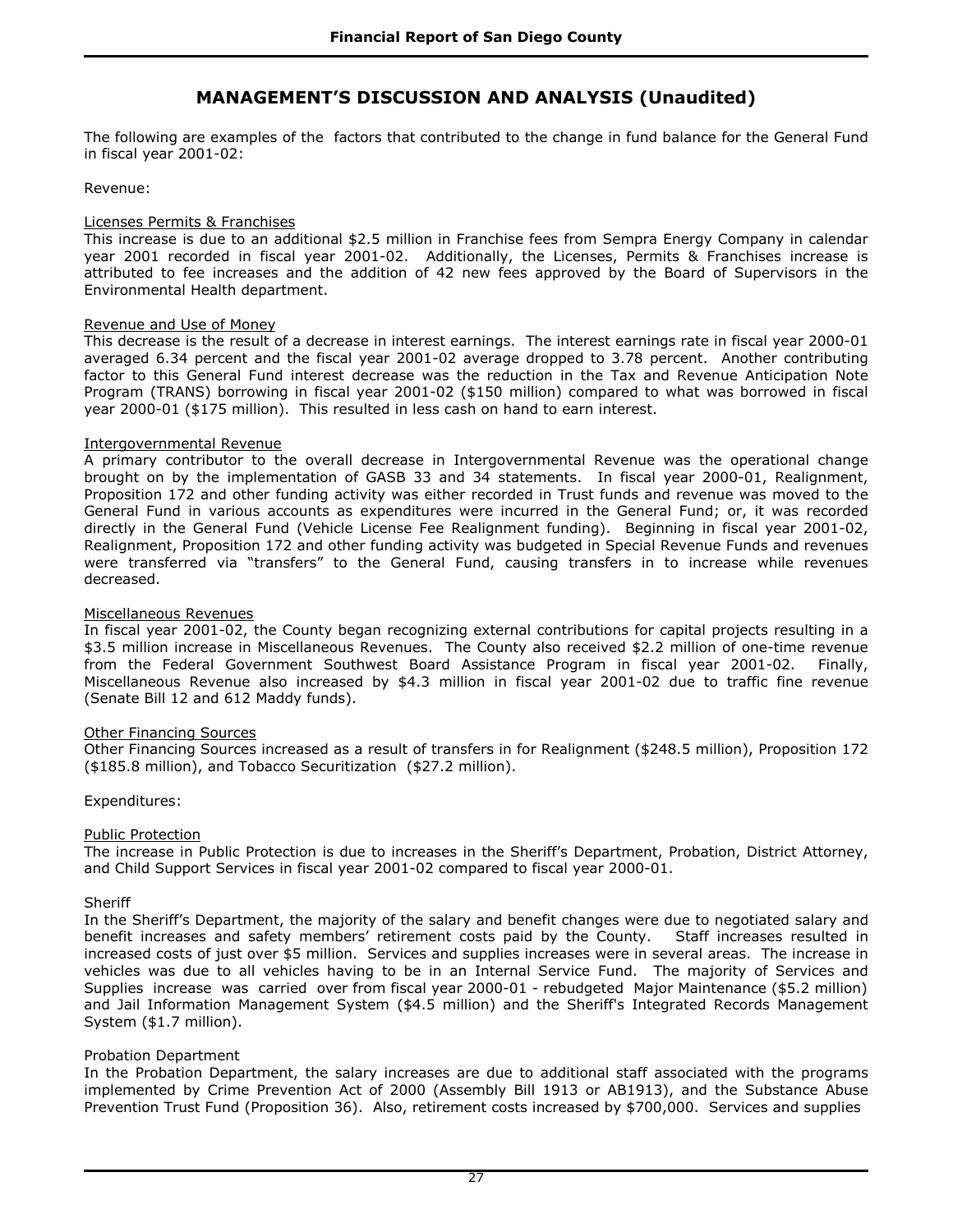increased due to contracted services associated with AB1913 and \$5.9 million associated with increased information technology services due to the implementation of a new caseload management system - although only about \$1.8 million of this was spent in fiscal year 2001-02.

#### District Attorney and Child Support Services

For the District Attorney and Child Support Services, staffing costs increased as a result of temporary staff becoming permanent staff in the newly established Child Support Services Department. The Services and Supplies increase is due to mid-year adjustments for costs incurred in relation to the further growth of this new department.

Additionally, the District Attorney had increases for an Information Technology system (\$1.4 million), five hundred thousand dollars for major maintenance and about two hundred thousand dollars for space costs. Salary and benefits costs also increased due to the negotiated increases and safety members' retirement costs in fiscal year 2001-02.

#### Health and Sanitation

The increase in Health and Sanitation is due to increases in the Health Services area. Salaries & Benefits expenditures increased due to step increases and salary adjustments for existing staff, and for additional staff to monitor the implementation and operation of the Integrated Services to the Homeless Mentally Ill, Proposition 36, AB1913, Early and Periodic Screening, Diagnosis and Treatment and Therapeutic Behavioral Services (EPSDT/TBS), Children's Mental Health Services and to accommodate caseload growth for Adult Mental Health.

Services & Supplies expenditures increased due to the rise in costs of contracted and institutional services for Adult Mental Health and expansion of Children's Mental Health Services for SED (Aid for Severely Emotionally Disturbed Children) and foster care programs. Expenditures also increased due to the implementation of Proposition 36, AB1913, and the increased health promotion activities aimed at tobacco education (smoking prevention and cessation for both youth and adults and chronic disease prevention). Finally, expenditures increased related to HIV /AIDS Master Grant Testing Survey, and Advanced Life Support Services, California Healthcare for Indigents Program (CHIP) contracts, program enhancements in Tuberculosis, Immunizations, Sexually Transmitted Diseases and other health programs.

#### Recreational and Cultural

The increase in Recreational and Cultural services is attributed to an increase in Salaries and Benefits and Services and Supplies in the Department of Parks and Recreation. In fiscal year 2001-02, the department hired several new staff as part of the effort to increase monitoring and maintenance of environmental resources in open space and regional parks. Further, approximately \$1 million was distributed to the department from reserves for major maintenance projects in fiscal 2000-01, many of which were carried over into fiscal 2001-02.

### TOBACCO SECURITIZATION SPECIAL REVENUE FUND

This is a new Special Revenue Fund established in fiscal year 2001-02 to account for the \$411 million (net of closing costs and reserve requirements) the County received from the Tobacco Securitization Debt Service Fund related to the sale of approximately 25 years of Tobacco Settlement revenue. The County will continue to invest these funds in investment products to maximize the sustained long-term use of these dollars.

#### TOBACCO SECURITIZATION CORPORATION DEBT SERVICE FUND

This is a new Debt Service Fund established in fiscal year 2001-02 to account for the \$411 million (net of closing costs and reserve requirements) long term debt proceeds received from the sale of approximately 25 years of Tobacco Settlement revenue and the subsequent transfer of \$411 million to the Tobacco Securitization Special Revenue Fund.

### **Proprietary Funds**

The County's proprietary funds provide the same type of information found in the government-wide financial statements, but in more detail. The proprietary funds financial statements provide separate information for the Airport, Liquid Waste, Transit and Sanitation Funds, all of which are considered to be major funds of the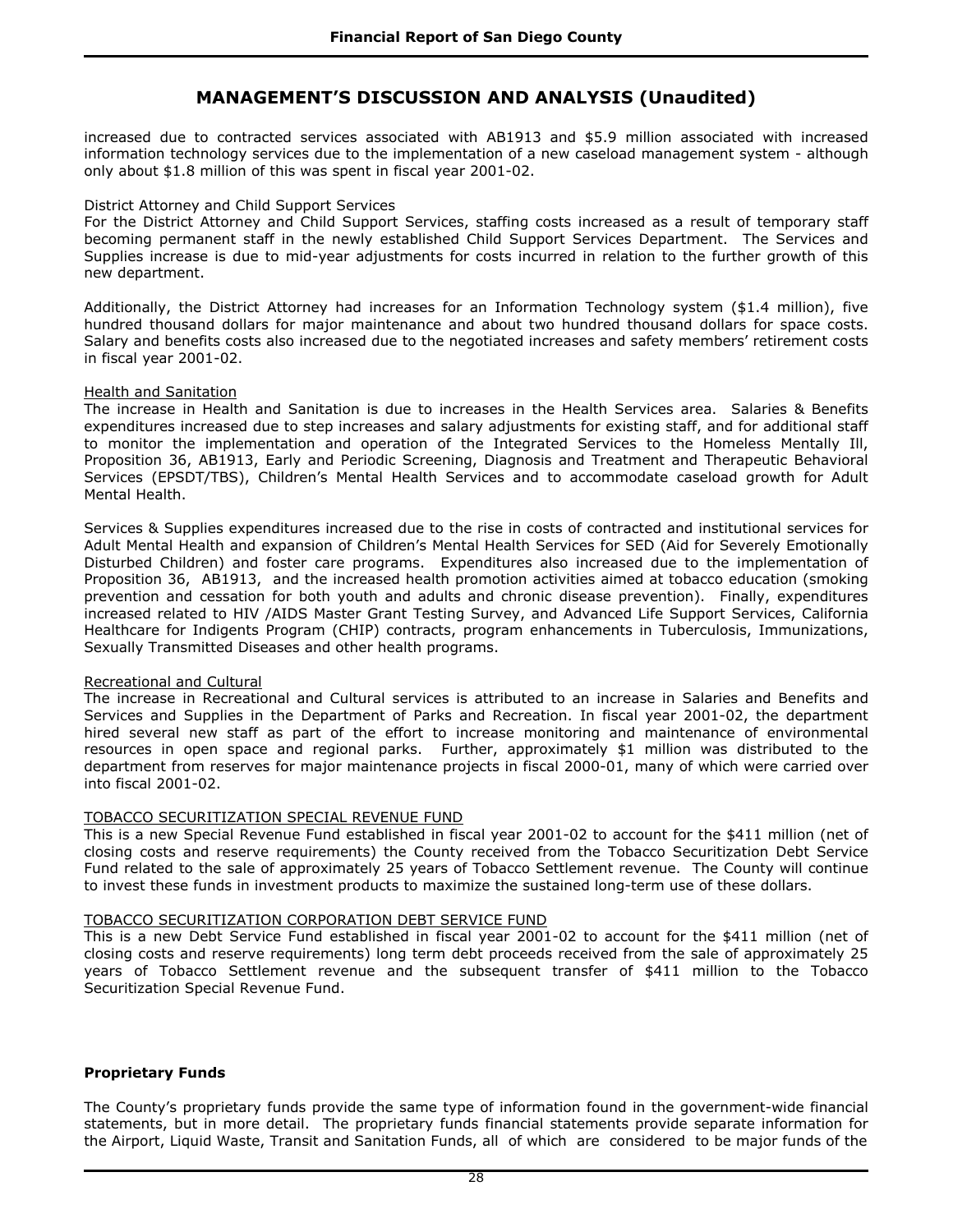County. Conversely, the Internal Service Funds are combined into a single, aggregated presentation in the proprietary fund financial statements with the individual fund data provided in combining statements, which can be found in the Supplemental Information section of this report.

### Airport

Changes in the Revenues and Expenses of the Airport Enterprise Fund may be explained as follows:

- Grant revenue increased due to additional revenue from the Federal Aviation Administration.
- Salaries and Benefits increased in fiscal year 2001-02 due to cost of living increases and increased benefits costs.

### Liquid Waste

Changes in the Revenue and Expenditures of the Liquid Waste Enterprise Fund may be explained as follows:

- Charges for Services increased due to the addition of a new project in fiscal year 2001-02 San Pasqual and an increase in Sanitation District project costs and related fees.
- Equipment Rental expenses decreased due to fewer projects that required rental equipment.

### Transit

Changes in the Revenues and Expenses of the Transit Enterprise Fund may be explained as follows:

- Charges for Services increased due to additional Grant funding received related to Transit operations costs.
- Contracted Services increased due to additional Transit operation program costs.

At the end of fiscal year 2001-02 the Board of Supervisors authorized the divestiture of the Transit System. See the basic financial statements for additional details.

### Sanitation Districts

Changes in the Revenues and Expenses of the Sanitation Districts may be explained as follows:

- Charges for Services increased due to growth in the service area for the Spring Valley Sanitation District.
- Repairs and Maintenance also increased due to growth in the service area for the Spring Valley Sanitation District.

## **Fiduciary Funds**

The County maintains fiduciary funds for the assets of the San Diego County Employees' Retirement Association (SDCERA, as a pension trust fund), an Investment Trust, and various Agency Funds. As of the end of fiscal year 2001-2002, the net assets of the Pension Trust Fund totaled \$3.5 billion, representing a decrease of \$283,287 in total net assets since June 30, 2001. The change is primarily related to decreases in the market value of the SDCERA's investments. The Investment Trust Fund's net assets totaled \$1.9 billion, with an increase in net assets of \$473,375, primarily resulting from an increase in Contributions on pooled investments due to new school bond issues, offset by an increase in Distribution from pooled investments relating to use of school bond moneys.

## **General Fund budgetary highlights**

The County's final budget differs from the original budget in that it contains carry-forward appropriations for various programs and projects and other supplemental appropriations approved during the fiscal year. Specifically, in fiscal year 2001-02, carry-forward appropriations totaled \$90.3 million of which \$46 million was for Capital Projects that had been previously budgeted, but not completed, \$20.7 million was for Health and Human Services Agency contractual commitments and the remainder for various purchase orders and contracted services throughout the other County departments. Supplemental appropriations totaling \$228 million were approved during the year. Significant activities included new capital projects (\$26 million), aligning Health and Human Services program appropriations with State funding allocations (\$40 million), self sufficiency programs utilizing CalWORKS incentive funds (\$15.3 million), augmenting Management Reserves for future one-time projects (\$51.8 million), payments to employees for incentives earned through the County's Quality First program (\$22.3 million), maintenance of effort obligations for trial courts (\$6.7 million) and converting the Child Support Department's child support system to the new State-wide system (\$5.8 million).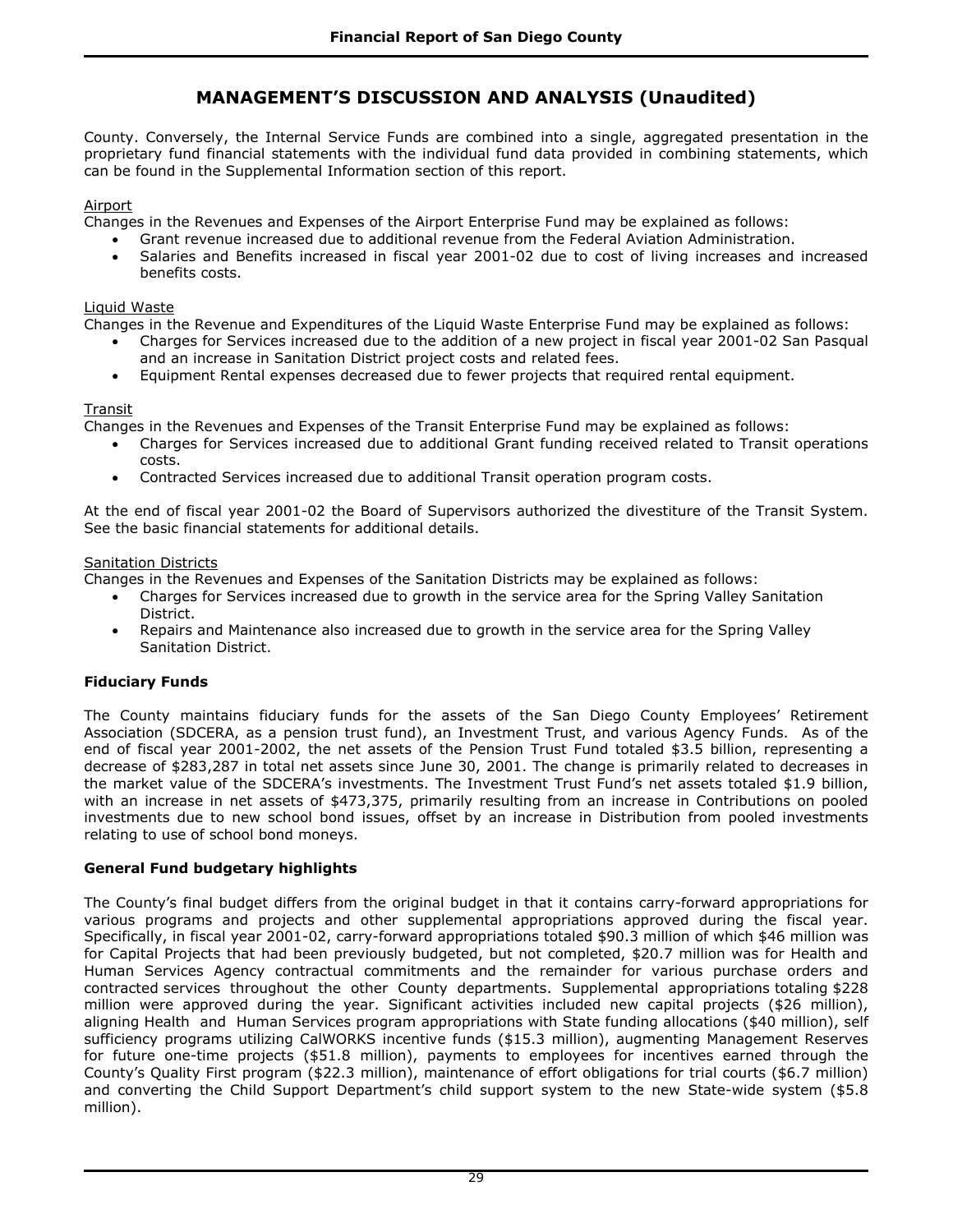Differences between the final budget and actual expenditures (on a budgetary basis) resulted in a \$327.5 million decrease in total charges to appropriations. This is primarily due to the following factors:

- A decrease in expenditures by the Health and Human Services Agency of approximately \$113 million related to reduced need for aid payments, lower service requirements and delays in putting some contracts into service. However, these expenditure reductions are almost entirely offset by decreases in Federal and State subvention funds.
- A decrease in expenditures by various Departments within the Public Safety group of approximately \$14.7 million primarily due to fewer youth being sent to residential treatment, a delay in the implementation of the Synovations Case Management System and rescheduling of various major maintenance projects to fiscal year 2002-03.
- Savings of \$52.6 million in salaries and benefits due to staff turnover and vacant positions throughout County departments.
- A decrease in expenditures of approximately \$18.6 million in the General County Expenditures area resulting primarily from funds set aside for economic uncertainty and savings in ERP system payments.
- A decrease in expenditures in the Finance and General Government Group of \$21.1 million is primarily attributed to savings in debt service payments as a result of restructuring or retiring bonds. Also, spending was less than originally anticipated due to delayed implementation of various information technology projects.
- Management Reserves totaling \$65.9 million were not spent.
- The Contingency Reserve of \$11 million was not spent.

During the year, actual revenues were less than budgetary estimates by \$187 million. The majority of this amount is attributable to reduced expenditure levels in Health and Human Services, Probation and Child Support Services. However, General Purpose revenues (specifically property taxes, vehicle license fees, real property transfer tax and sales tax) exceeded budgeted amounts by \$32 million. The County also started the fiscal year with an unappropriated-undesignated fund balance of approximately \$134 million. Of this amount, \$105 million was appropriated during fiscal year 2001-02, leaving a balance of \$29 million. The net effect of the remaining undesignated fund balance, the receipt of actual revenues greater than estimates, combined with expenditures less than appropriations, resulted in a positive undesignated fund balance of \$234.6 million for fiscal year 2001-02.

### **Capital Assets and Debt Administration**

### **Capital Assets**

At June 30, 2002, the County's capital assets for both the governmental and business-type activities amounted to \$2.7 billion net of accumulated depreciation. The investment in capital assets includes land, construction in progress, structures and improvements, equipment, and infrastructure (including roads, bridges, flood channels, and traffic signals). The following lists the significant expenditures for capital assets in FY 2001-02:

Governmental Activities

- \$9,100 for acquisition of real property at Santa Ysabel creek for the purposes of wildlife habitat preservation and restoration.
- \$8,305 for payments to the Information Technology Internal Service Fund for expenditures incurred related to the County's Enterprise Resource Planning project.
- \$7,783 for the renovations to the San Pasqual Academy. Total project estimated at \$14,900.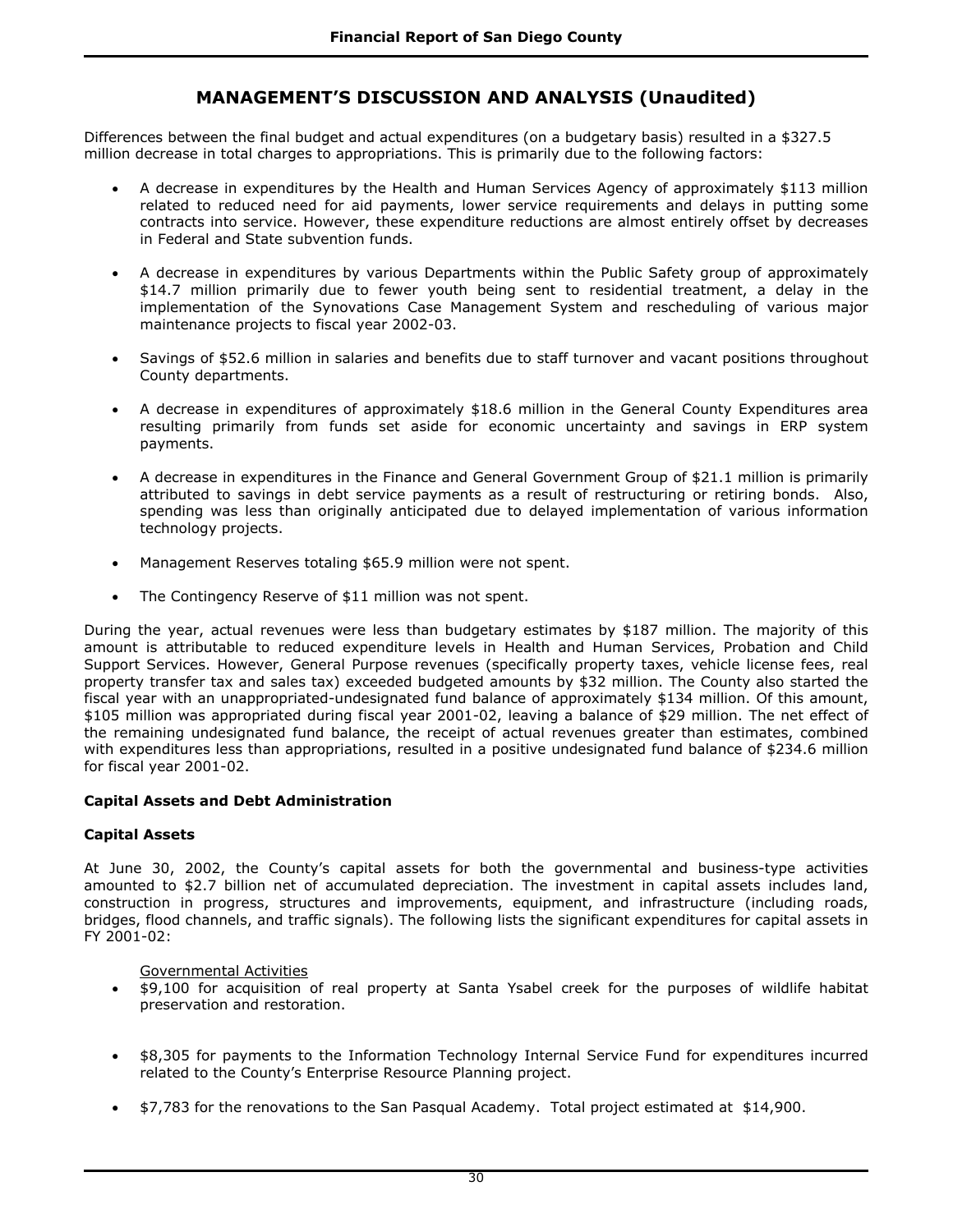- \$7,361 for acquisition of real property for the replacement of the Downtown Courthouse.
- \$5,157 towards the construction of the East Mesa Juvenile Detention Facility. Total project estimated at \$52,800.
- \$4,498 for in acquisitions for the Multiple Species Conservation Program.
- \$3,309 towards the construction of the Rancho San Diego Library. Total project estimated at \$5,100.
- \$2,726 towards the construction of the Valley Center Library. Total project estimated at \$4,400.
- \$2,424 towards the construction of the Assessor Recorder County Clerk building at the South Bay Regional Center. Total project estimated at \$3,496.
- \$2,205 towards the Kearny Mesa Assessor Recorder County Clerk building. Total project estimated at \$6,867.
- \$2,175 for the North County Regional Center Courthouse Annex Remodel. Total project estimated at \$5,350.

Business-Type Activities

- \$4,593 for Ramona Airport extension Runway/Lighting FY 01/02 expenditures were to extend the Ramona Airport runway 1,000 feet and provide required lighting.
- In 1979, a joint powers agreement was entered into by 9 County Sanitation Districts for the construction and maintenance of an operation center known as the South County Liquid Waste Collection and Transmission Center (SCLWCTC). The cost of the SCLWCTC was allocated to and capitalized in each of the sanitation districts. In 2002, as a result of the new reporting requirements, management made the decision to consolidate and transfer the operation center costs of \$445 to the Liquid Waste Enterprise Fund in order to simplify the accounting and depreciation

For government-wide financial statement presentation, governmental fund depreciable capital assets were depreciated from acquisition date to the end of the current fiscal year. Governmental fund financial statements record capital asset purchases as expenditures.

Additional information about the County's capital assets can be found in the notes to basic financial statements.

### **Debt Administration**

At June 30, 2002, the County had total long-term obligations outstanding of \$721 million and no outstanding general obligation bonds. Of this amount, \$434 million pertains to the issuance of Certificates of Participation, \$5 million pertains to third-party leases and \$283 million pertains to Pension Obligation Bonds.

During fiscal year 2001-02, the County's total bonded debt decreased by approximately \$67 million, due to the pay down of scheduled principal payments, the early payoff of the 2000 San Pasqual Academy Certificates of Participation (\$6 million) and the early payoff of the 2001 Interim Justice Refunding Certificate of Participation (\$18 million).

The County's credit ratings on its bonded program are as follows:

|                                     | Moody's | Standard & Poor's | Fitch IBCA, Duff &<br>Phelps |
|-------------------------------------|---------|-------------------|------------------------------|
| Certificates of                     | Α1      | AA-               | AA-                          |
| Participation<br>Pension Obligation | Aa3     | AA-               | Not rated                    |
| <b>Bonds</b>                        |         |                   |                              |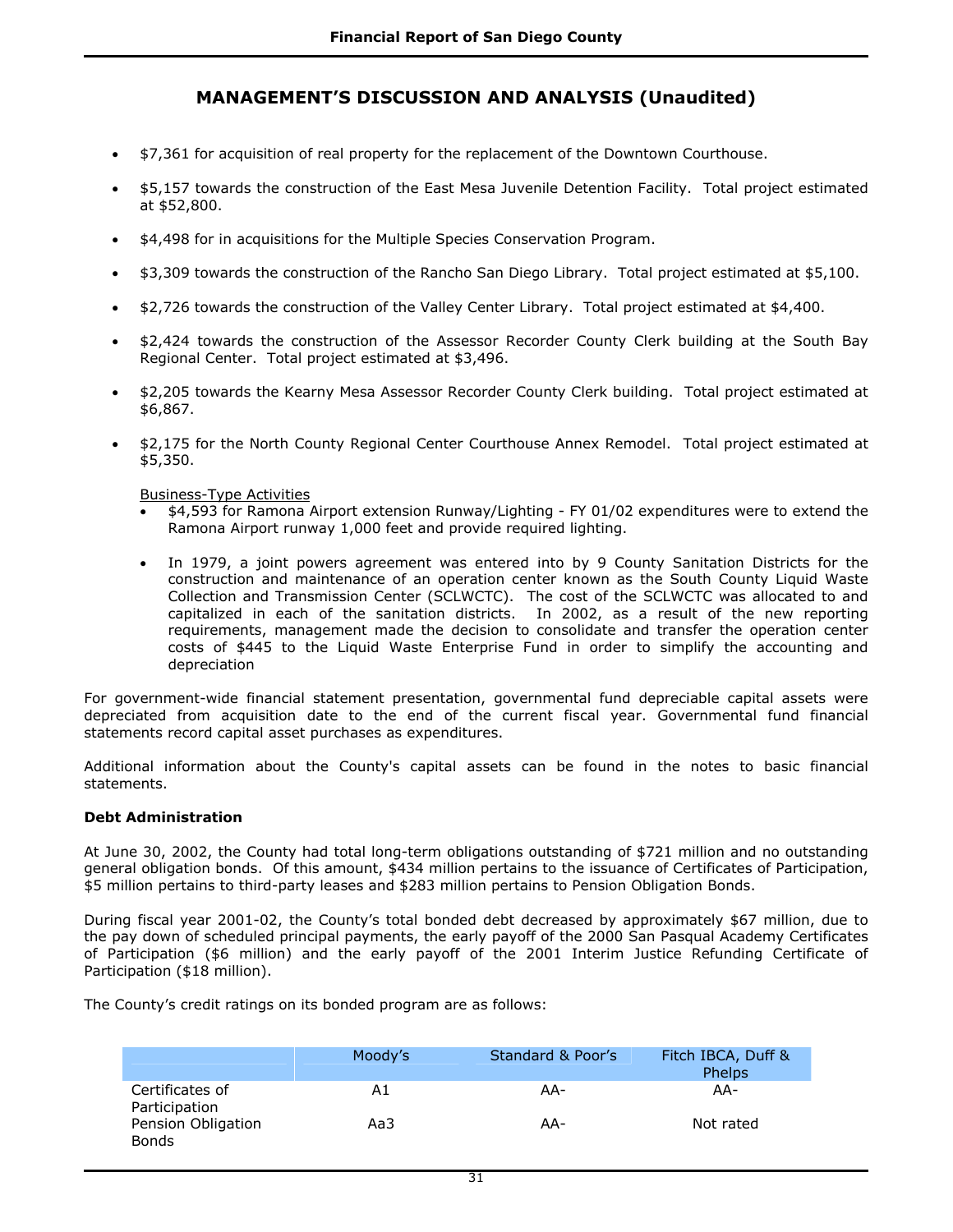In addition the County has an Issuer Credit Rating of AA2 from Moody's and AA from Standard & Poor's. These ratings reflect the County's favorable general credit characteristics, which include a strong local economy, a sound financial position and a moderate debt profile. However, on October 2002, Moody's placed a negative outlook on all California county debt (except San Francisco). This is a result of the State of California's pending decision to divert revenue from local governments due to any budget shortfall.

Useful bond ratios to management, citizens, and investors are as follows:

|                                               | FY 2002     | FY 2001     |
|-----------------------------------------------|-------------|-------------|
| Net Bonded Debt<br>Net Bonded Debt per        | \$690,308   | \$746,650   |
| Capita                                        | \$237       | \$259       |
| Ratio of Net Bonded<br>Debt to Assessed Value | .32 percent | .38 percent |

In March of 2002, the County implemented a new enhanced retirement package resulting in the increased unfunded accrued actuarial liability to the San Diego County Employees Retirement Association. In September 2002, the County issued \$737.3 million of taxable Pension Obligation Bonds to finance a portion of this liability.

Additional information in the County's long-term debt can be found in the notes to basic financial statements.

### **Economic factors and next year's budget and rates**

I

- The fiscal year 2002-03 budget utilized \$83.5 million out of the \$234.6 million in available undesignated fund balance. Fund balance is used as a source of funds for one-time items.
- The development of the FY 2002-03 Budget was based on expectations for demand for services and availability of funding to support those services. Two related factors pose significant negative risks to our expectations, the State of California's budget crisis and the continuing weakness of the State's economy.
- The U.S. and California economies continue to give mixed signals regarding solid growth. The San Diego economy continues to show positive growth but at a slower rate than the prior three years (e.g., gross regional product at 7.7 percent for 2000, at 2.2 percent for 2001, and at 1.8 percent for 2002). The County's General Purpose Revenues (i.e., property tax, vehicle license fees, sales tax, real property transfer tax, transient occupancy tax and other minor revenues) continue to increase. Specifically:
	- Our two biggest sources of General Purpose Revenues are property taxes and vehicle license fees (VLF) representing 84 percent of the total. Neither property taxes nor vehicle license fees have been directly impacted by the downturn in the economy. Property taxes for fiscal year 2002-03 are budgeted to exceed fiscal year 2001-02 actuals by 7.3 percent and VLF revenue is budgeted to grow by 2 percent. Beginning in 1998, however, the State reduced the vehicle license fees paid by the

vehicle owners and backfilled the revenue loss to counties and cities from State general funds. The Governor, in order to remedy FY 2002-03 and FY 2003-04 State budget problems, is now proposing to eliminate the backfill to cities and counties beginning in February 2003. If approved by the legislature, the loss to San Diego County would be approximately \$60 million or 10 percent of our FY 2002-03 General Purpose revenues. For fiscal year 2003-04, the loss would be approximately \$125 million or 20 percent of our anticipated General Purpose Revenues. Impacts to County services are as yet uncertain.

 Sales tax, approximately 3 percent of General Purpose Revenues, has been more sensitive to the slowdown, and was budgeted at 9 percent below FY 2001-02 actuals but 5 percent above the FY 2001- 02 budgeted level.